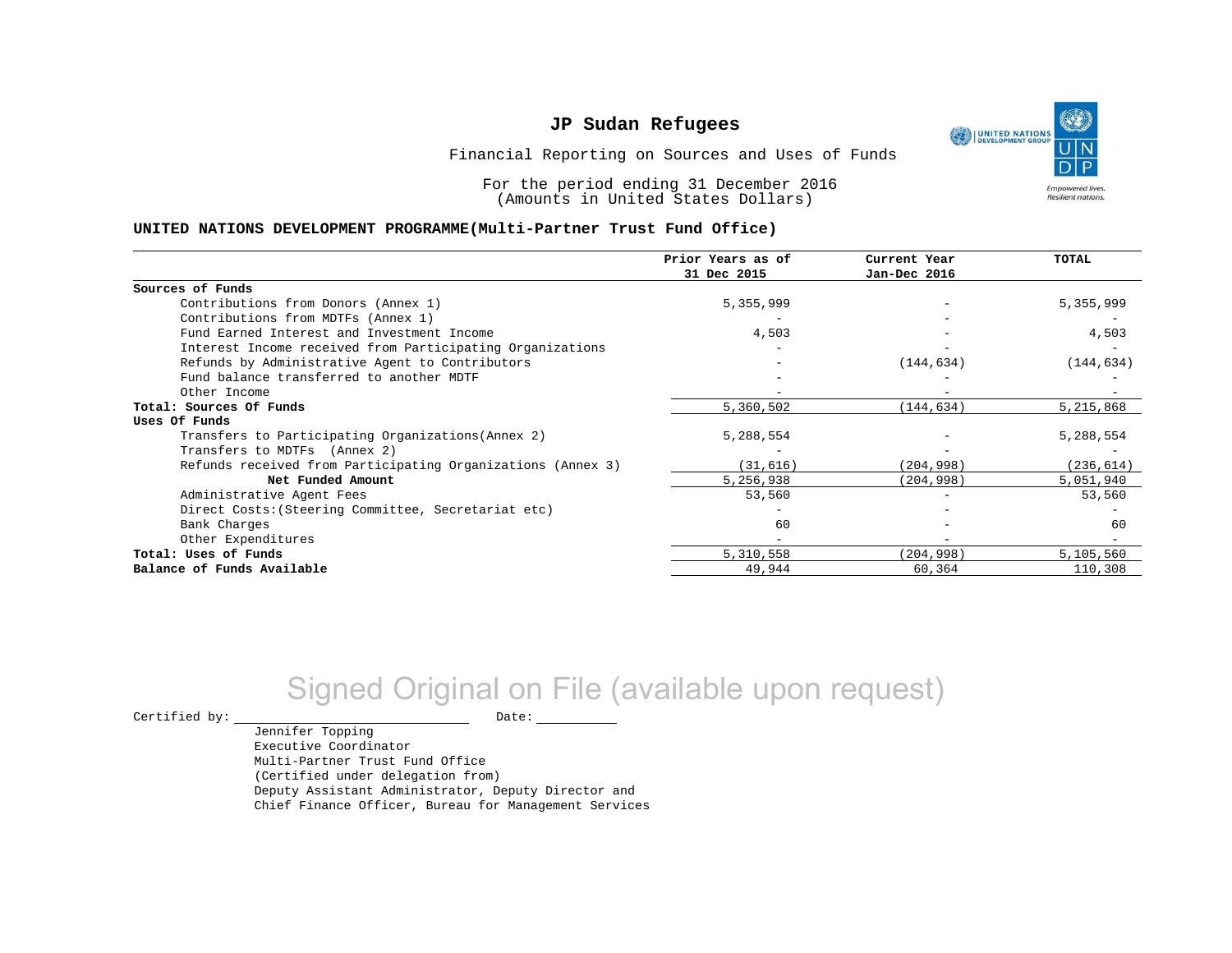

Financial Reporting on Sources and Uses of Funds

For the period ending 31 December 2016 (Amounts in United States Dollars)

#### **UNITED NATIONS DEVELOPMENT PROGRAMME(Multi-Partner Trust Fund Office)**

**Annex - 1: Contributions**

|                           | Prior Years as of | Current Year             | TOTAL     |
|---------------------------|-------------------|--------------------------|-----------|
|                           | 31 Dec 2015       | Jan-Dec 2016             |           |
| From Contributors         |                   |                          |           |
| GOVERNMENT OF NETHERLANDS | 3,571,400         | $\overline{\phantom{a}}$ | 3,571,400 |
| GOVERNMENT OF NORWAY      | 1,784,599         | $\overline{\phantom{0}}$ | 1,784,599 |
| Total: Contributions      | 5,355,999         | $-$                      | 5,355,999 |

# Signed Original on File (available upon request)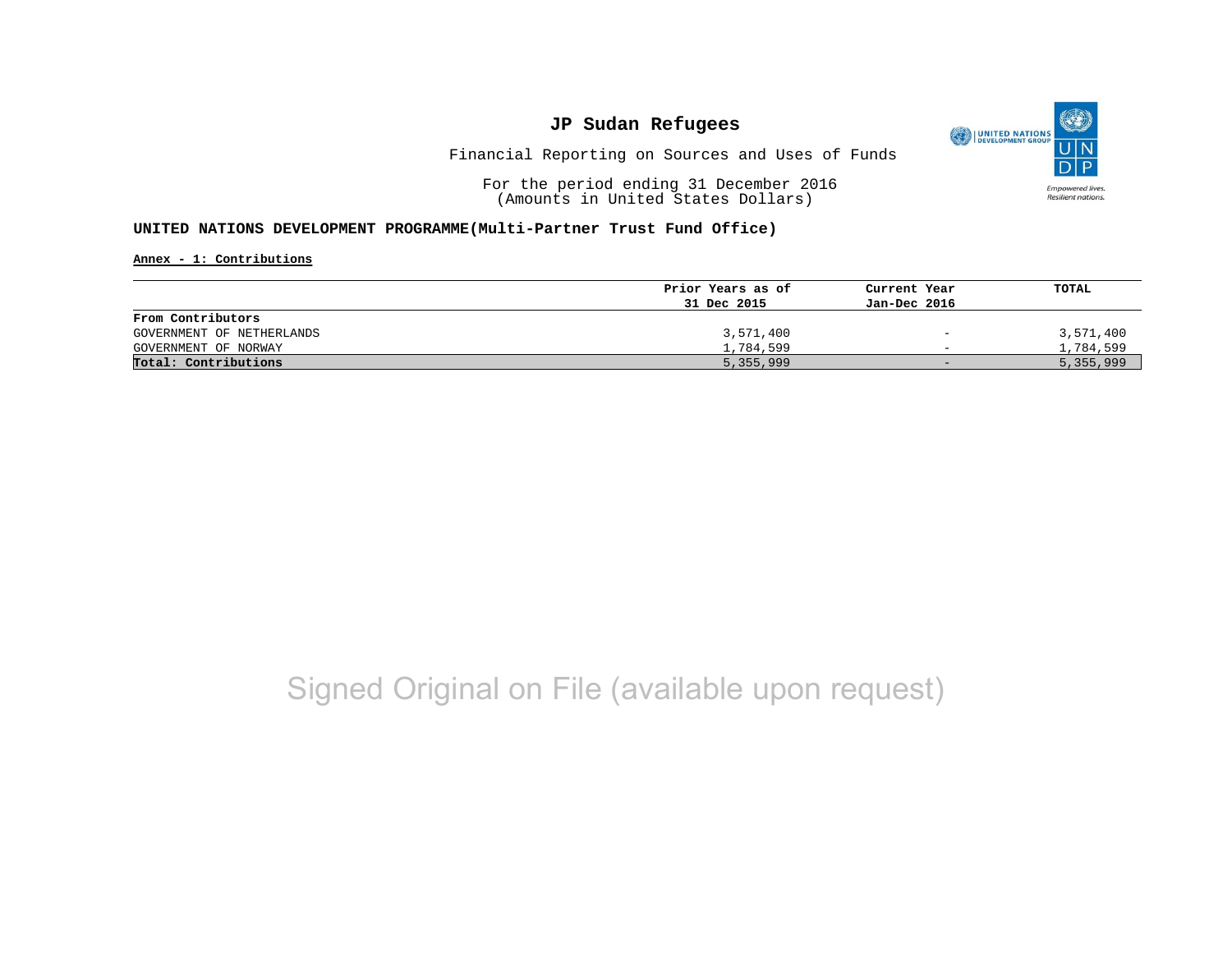

Financial Reporting on Sources and Uses of Funds

For the period ending 31 December 2016 (Amounts in United States Dollars)

#### **UNITED NATIONS DEVELOPMENT PROGRAMME(Multi-Partner Trust Fund Office)**

**Annex - 2: Transfers**

|                                | Prior Years as of | Current Year             | TOTAL     |
|--------------------------------|-------------------|--------------------------|-----------|
|                                | 31 Dec 2015       | Jan-Dec 2016             |           |
| To Participating Organizations |                   |                          |           |
| UNDP                           | 3,723,935         | $\overline{\phantom{0}}$ | 3,723,935 |
| UNHCR                          | 1,564,619         | $\qquad \qquad -$        | 1,564,619 |
|                                |                   |                          |           |
| Total Transfers                | 5,288,554         | $-$                      | 5,288,554 |
|                                |                   |                          |           |

## Signed Original on File (available upon request)